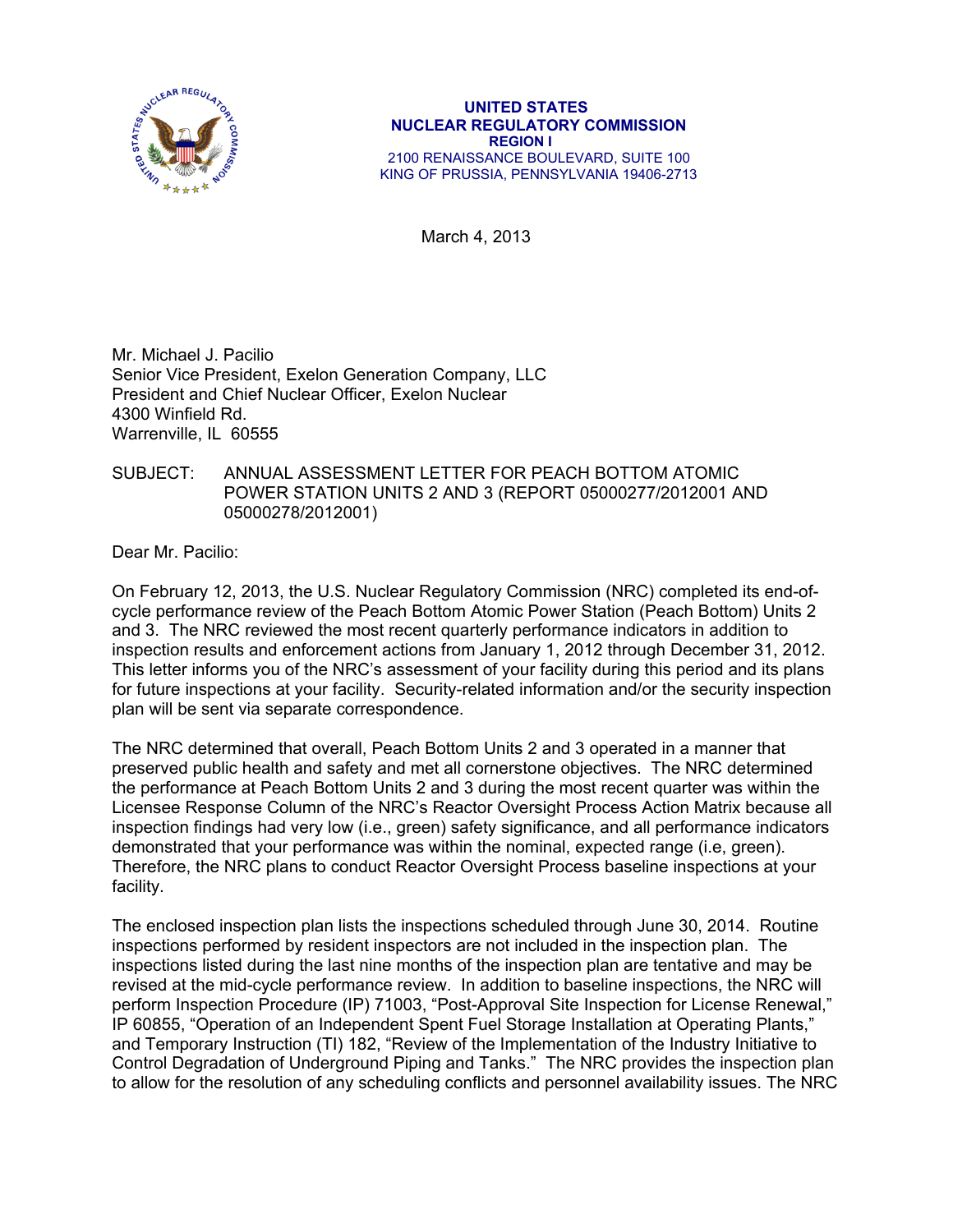will contact you as soon as possible to discuss changes to the inspection plan should circumstances warrant any changes. This inspection plan does not include security related inspections, which will be sent via separate, non-publicly available correspondence.

In accordance with 10 CFR 2.390 of the NRC's "Rules of Practice," a copy of this letter will be available electronically for public inspection in the NRC Public Document Room or from the Publicly Available Records (PARS) component of the NRC's Agencywide Document Access and Management System (ADAMS). ADAMS is accessible from the NRC Web site at http://www.nrc.gov/reading-rm/adams.html (the Public Electronic Reading Room).

Please contact me at (610) 337-5209 with any questions you have regarding this letter.

Sincerely,

**/RA/** 

Mel Gray, Chief Projects Branch 4 Division of Reactor Projects

Docket Nos.: 50-277, 50-278 License Nos.: DPR-44, DPR-56

Enclosure: Peach Bottom Atomic Power Station Inspection Plan

cc w/encl: Distribution via ListServ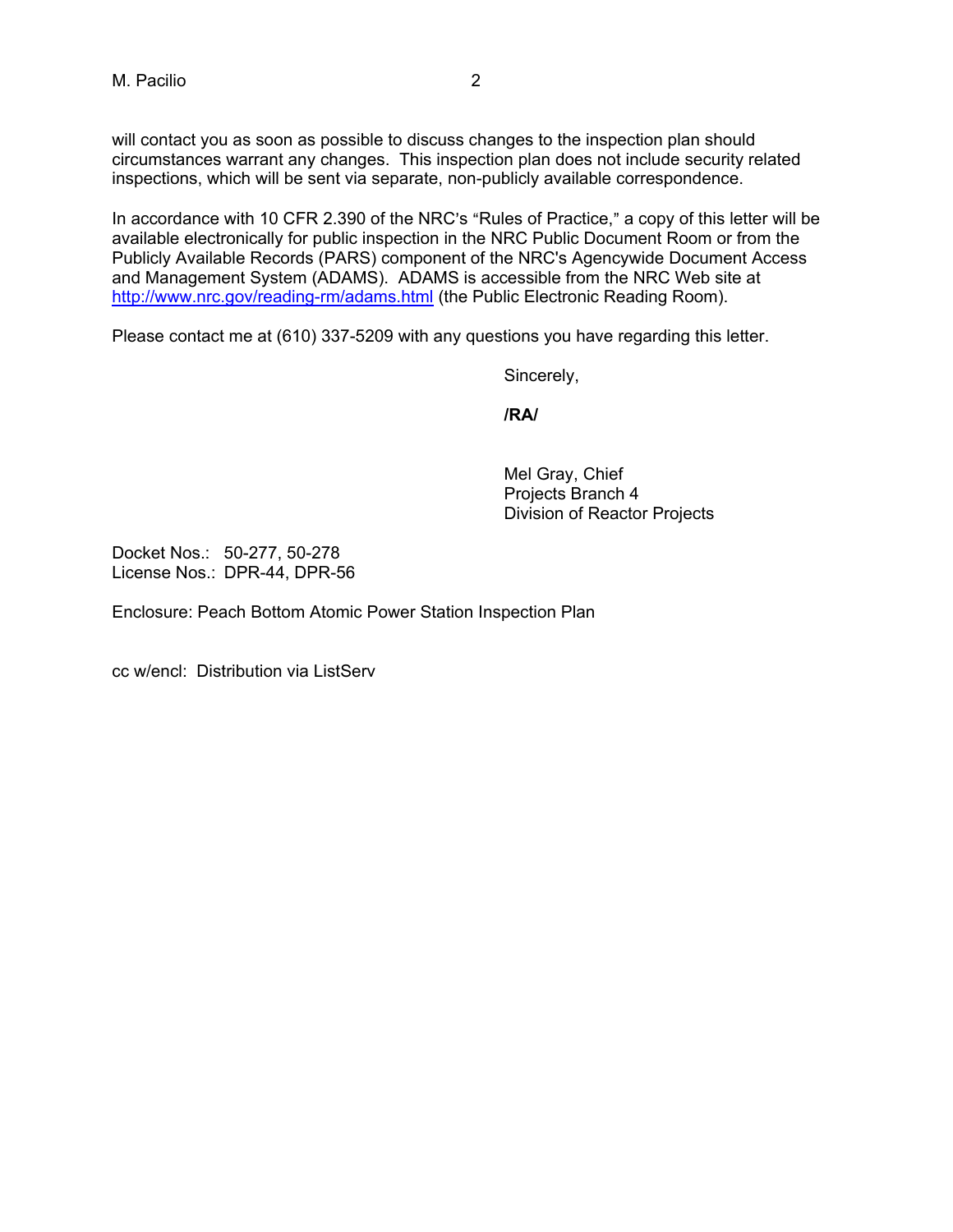will contact you as soon as possible to discuss changes to the inspection plan should circumstances warrant any changes. This inspection plan does not include security related inspections, which will be sent via separate, non-publicly available correspondence.

In accordance with 10 CFR 2.390 of the NRC's "Rules of Practice," a copy of this letter will be available electronically for public inspection in the NRC Public Document Room or from the Publicly Available Records (PARS) component of the NRC's Agencywide Document Access and Management System (ADAMS). ADAMS is accessible from the NRC Web site at http://www.nrc.gov/reading-rm/adams.html (the Public Electronic Reading Room).

Please contact me at (610) 337-5209 with any questions you have regarding this letter.

Sincerely,

### **/RA/**

Mel Gray, Chief Projects Branch 4 Division of Reactor Projects

Docket Nos.: 50-277, 50-278 License Nos.: DPR-44, DPR-56

Enclosure: Peach Bottom Atomic Power Station Inspection Plan

cc w/encl: Distribution via ListServ

| Distribution w/encl: (via E-mail) |     |
|-----------------------------------|-----|
| W. Dean, RA                       | А.  |
| D. Lew, DRA                       | S.  |
| D. Roberts, DRP                   | А.  |
| P. Wilson, DRP                    | S.  |
| C. Miller, DRS                    | J.I |
| J. Clifford, DRS                  | DF  |
| M. Gray, DRP                      | N.  |
| A. Rosebrook, DRP                 | D.  |

Ayala, DRP Turilin, DRP Hansell, DRP, SRI Ziedonis, DRP, RI Schmitt, DRP, AA Cassidy, RI, OEDO RS Branch Chiefs (6) N. McNamara, RI, SLO Tifft, RI, SLO

D. Screnci, RI, PAO N. Sheehan, RI, PAO RidsNrrDirslpab Resource ROPassessment Resource RidsNrrPMPeachBottom Resource RidsNrrDorlLpl1-2 Resource ROPreports Resource

DOCUMENT NAME: S:\ROP-13 EOC Review\Branch 4\Peach Bottom\Peach Bottom AAL.docx ADAMS ACCESSION NUMBER: **ML13059A032**

| $\overline{\mathbf{v}}$<br><b>SUNSI Review</b> |                | Non-Sensitive<br>ΙV<br>Sensitive |  | ∇ | <b>Publicly Available</b><br>Non-Publicly Available |  |
|------------------------------------------------|----------------|----------------------------------|--|---|-----------------------------------------------------|--|
| <b>OFFICE</b>                                  | RI/DRP         | RI/DRP                           |  |   |                                                     |  |
| NAME mmt                                       | ARosebrook/AAR | MGray/ MG                        |  |   |                                                     |  |
| <b>DATE</b>                                    | 02/15/13       | 02/28 /13                        |  |   |                                                     |  |

OFFICIAL RECORD COPY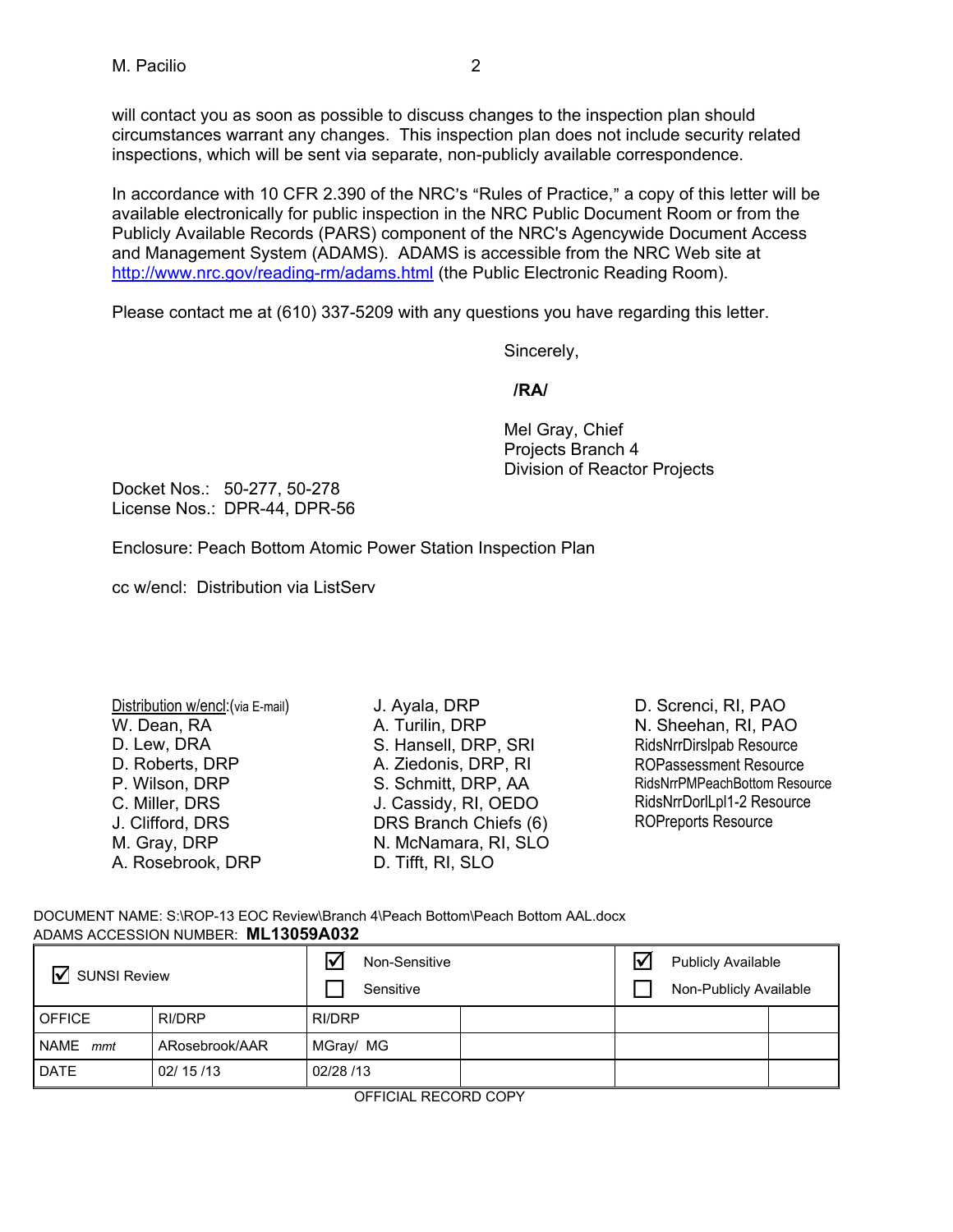Report 22

 $\Delta\phi=0.01$ 

02/27/2013 13:11:18

# **Peach Bottom Inspection / Activity Plan** 01/01/2013 - 06/30/2014

| <b>Unit</b>    | <b>Planned Dates</b> |            |                     |                                                                                    |                      |  |  |  |
|----------------|----------------------|------------|---------------------|------------------------------------------------------------------------------------|----------------------|--|--|--|
| Number         | Start                | End        | Inspection Activity | <b>Title</b>                                                                       | on Site              |  |  |  |
|                |                      |            | 3/25 EXM            | - PEACH BOTTOM INITIAL EXAM                                                        | 4                    |  |  |  |
| $\overline{2}$ | 02/11/2013           | 02/15/2013 | U01867              | FY13-PB INITIAL OPERATOR LICENSING EXAM                                            |                      |  |  |  |
| $\overline{2}$ | 03/25/2013           | 03/29/2013 | U01867              | FY13-PB INITIAL OPERATOR LICENSING EXAM                                            |                      |  |  |  |
|                |                      |            | 71003               | - U2 LR COMMITMENTS PHASE II                                                       | 6                    |  |  |  |
| $\overline{2}$ | 01/14/2013           | 01/18/2013 | IP 71003            | Post-Approval Site Inspection for License Renewal                                  |                      |  |  |  |
| $\overline{2}$ | 01/28/2013           | 02/01/2013 | IP 71003            | Post-Approval Site Inspection for License Renewal                                  |                      |  |  |  |
|                |                      |            | 7111111B            | - PEACH BOTTOM REQUAL WITH P/F RESULTS                                             | $\overline{2}$       |  |  |  |
| 2,3            | 03/04/2013           | 03/08/2013 | IP 7111111B         | Licensed Operator Requalification Program                                          |                      |  |  |  |
|                |                      |            | 71124               | $-HP$                                                                              | 1                    |  |  |  |
| 2,3            | 02/04/2013           | 02/08/2013 | IP 71124.01         | Radiological Hazard Assessment and Exposure Controls                               |                      |  |  |  |
| 2,3            | 02/04/2013           | 02/08/2013 | IP 71124.02         | Occupational ALARA Planning and Controls                                           |                      |  |  |  |
| 2, 3           | 02/04/2013           | 02/08/2013 | IP 71124.03         | In-Plant Airborne Radioactivity Control and Mitigation                             |                      |  |  |  |
|                |                      |            |                     | EP PROGR - EP PROGRAM INSPECTION                                                   | $\overline{2}$       |  |  |  |
| 2,3            | 02/11/2013           | 02/15/2013 | IP 7111402          | Alert and Notification System Testing                                              |                      |  |  |  |
| 2,3            | 02/11/2013           | 02/15/2013 | IP 7111403          | Emergency Preparedness Organization Staffing and Augmentation System               |                      |  |  |  |
| 2, 3           | 02/11/2013           | 02/15/2013 | IP 7111405          | Correction of Emergency Preparedness Weaknesses and Deficiencies                   |                      |  |  |  |
|                |                      |            | 7111107T            | - TRIENNIAL HEAT SINK                                                              | 1                    |  |  |  |
| 2,3            | 03/18/2013           | 03/22/2013 | IP 7111107T         | <b>Heat Sink Performance</b>                                                       |                      |  |  |  |
|                |                      |            | PI&R                | - PROBLEM IDENTIFICATION & RESOLUTION                                              |                      |  |  |  |
| 2,3            | 05/06/2013           | 05/10/2013 | IP 71152B           | Problem Identification and Resolution                                              |                      |  |  |  |
| 2,3            | 05/20/2013           | 05/24/2013 | IP 71152B           | Problem Identification and Resolution                                              |                      |  |  |  |
|                |                      |            | 7111117             | - PERMANENT PLANT MODIFICATIONS                                                    | 3                    |  |  |  |
| 2, 3           | 05/20/2013           | 05/24/2013 | IP 7111117T         | Evaluations of Changes, Tests, or Experiments and Permanent Plant Modifications    |                      |  |  |  |
| 2,3            | 06/03/2013           | 06/07/2013 | IP 7111117T         | Evaluations of Changes, Tests, or Experiments and Permanent Plant Modifications    |                      |  |  |  |
|                |                      |            | 60855               | - ISFSI LOADING INSPECTION                                                         | $\overline{2}$       |  |  |  |
| 2,3            | 05/06/2013           | 06/30/2013 | IP 60855            | Operation Of An ISFSI                                                              |                      |  |  |  |
| 2, 3           | 05/06/2013           | 06/30/2013 | IP 60855.1          | Operation of an Independent Spent Fuel Storage Installation at Operating Plants    |                      |  |  |  |
|                |                      |            | 2561                | - SAFSTOR                                                                          | $\blacktriangleleft$ |  |  |  |
|                | 05/13/2013           | 05/17/2013 | IP 36801            | Organization, Management, And Cost Controls At Permanently Shutdown Reactors       |                      |  |  |  |
|                | 05/13/2013           | 05/17/2013 | IP 37801            | Safety Reviews, Design Changes, And Modifications At Permanently Shutdown Reactors |                      |  |  |  |
|                | 05/13/2013           | 05/17/2013 | IP 40801            | Self-Assessment, Auditing, And Corrective Action At Permanently Shutdown Reactors  |                      |  |  |  |
|                | 05/13/2013           | 05/17/2013 | IP 62801            | Maintenance And Surveillance At Permanenly Shutdown Reactors                       |                      |  |  |  |
|                | 05/13/2013           | 05/17/2013 | IP 71801            | Decommissioning Performance And Status Revierw At Permanently Suhutdown Reactors   |                      |  |  |  |
| 1              | 05/13/2013           | 05/17/2013 | IP 83750            | Occupational Radiation Exposure                                                    |                      |  |  |  |

This report does not include INPO and OUTAGE activities.<br>This report shows only on-site and announced inspection procedures.

 $\sim$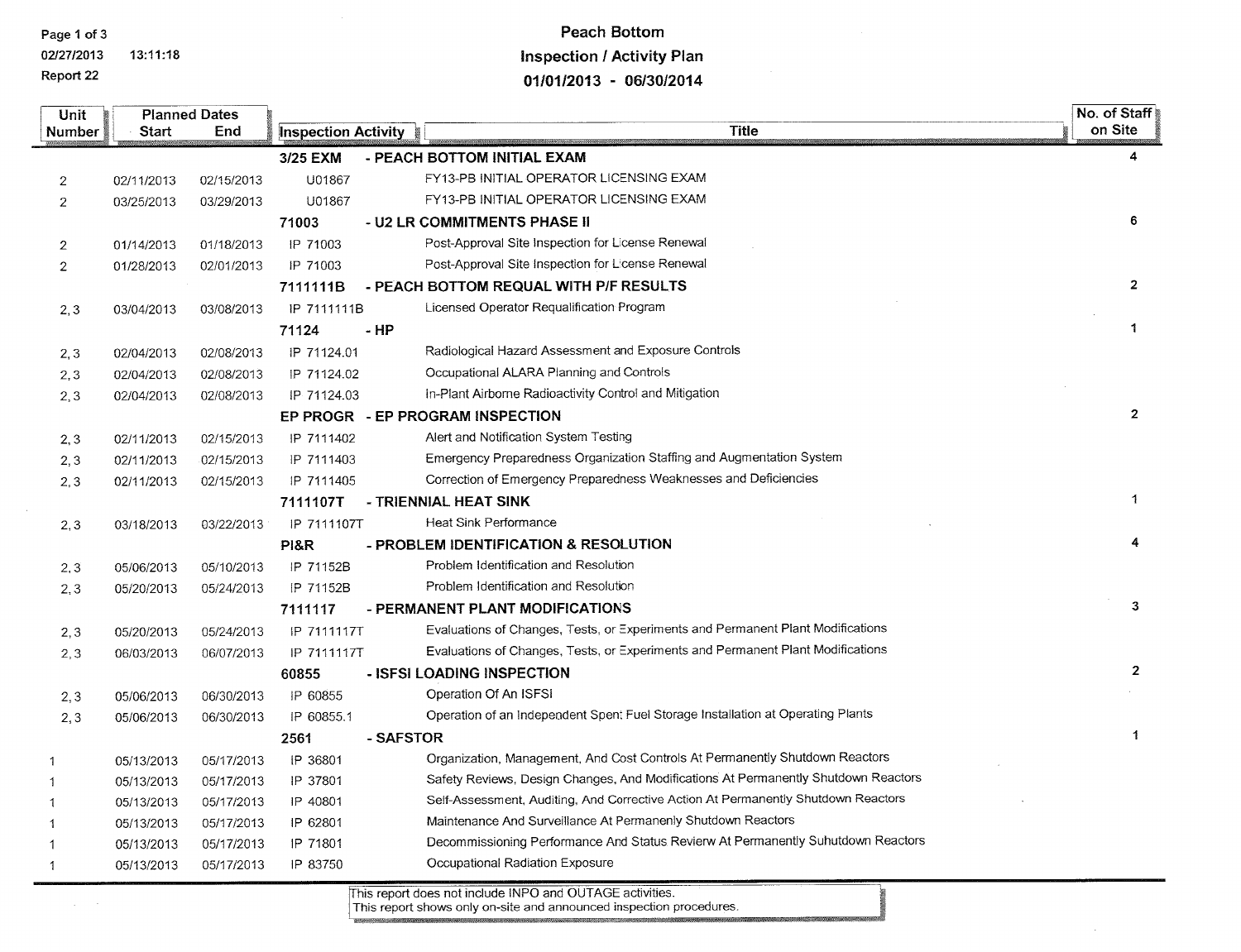Page 2 of 3 02/27/2013

13:11:18

Report 22

## **Peach Bottom Inspection / Activity Plan** 01/01/2013 - 06/30/2014

| Unit          |            | <b>Planned Dates</b> |                            |            |                                                                                                      | No. of Staff |
|---------------|------------|----------------------|----------------------------|------------|------------------------------------------------------------------------------------------------------|--------------|
| <b>Number</b> | Start      | End                  | <b>Inspection Activity</b> |            | <b>Title</b>                                                                                         | on Site      |
|               |            |                      | 2561                       | - SAFSTOR  |                                                                                                      | -1           |
|               | 05/13/2013 | 05/17/2013           | IP 84750                   |            | Radioactive Waste Treatment, And Effluent And Environmental Monitoring                               |              |
| 1             | 05/13/2013 | 05/17/2013           | IP 86750                   |            | Solid Radioactive Waste Management And Transportation Of Radioactive Materials                       |              |
|               |            |                      | 71124.07                   | - REMP     |                                                                                                      | 1            |
| 2, 3          | 06/24/2013 | 06/28/2013           | IP 71124.07                |            | Radiological Environmental Monitoring Program                                                        |              |
|               |            |                      | 71124                      | - HP       |                                                                                                      | 1            |
| 2, 3          | 07/29/2013 | 08/02/2013           | IP 71124.01                |            | Radiological Hazard Assessment and Exposure Controls                                                 |              |
| 2, 3          | 07/29/2013 | 08/02/2013           | IP 71124.02                |            | Occupational ALARA Planning and Controls                                                             |              |
| 2,3           | 07/29/2013 | 08/02/2013           | IP 71124.04                |            | Occupational Dose Assessment                                                                         |              |
| 2,3           | 07/29/2013 | 08/02/2013           | IP 71124.05                |            | Radiation Monitoring Instrumentation                                                                 |              |
|               |            |                      | 7111108G                   |            | - U3 INSERVICE INSPECTION                                                                            | 1            |
| 3             | 09/16/2013 | 09/20/2013           | IP 7111108G                |            | Inservice Inspection Activities - BWR                                                                |              |
|               |            |                      | 71124                      | - HP       |                                                                                                      | 1            |
| 3             | 09/16/2013 | 09/20/2013           | IP 71124.01                |            | Radiological Hazard Assessment and Exposure Controls                                                 |              |
| 3             | 09/16/2013 | 09/20/2013           | IP 71124.02                |            | Occupational ALARA Planning and Controls                                                             |              |
|               |            |                      | 71124.08                   | - RADWASTE |                                                                                                      |              |
| 2,3           | 10/21/2013 | 10/25/2013           | IP 71124.08                |            | Radioactive Solid Waste Processing and Radioactive Material Handling, Storage, and Transportation    |              |
|               |            |                      | 71124                      | - HP       |                                                                                                      | 1            |
| 2, 3          | 01/06/2014 | 01/10/2014           | IP 71124.01                |            | Radiological Hazard Assessment and Exposure Controls                                                 |              |
| 2, 3          | 01/06/2014 | 01/10/2014           | IP 71124.02                |            | Occupational ALARA Planning and Controls                                                             |              |
| 2,3           | 01/06/2014 | 01/10/2014           | IP 71124.03                |            | In-Plant Airborne Radioactivity Control and Mitigation                                               |              |
| 2, 3          | 01/06/2014 | 01/10/2014           | IP 71124.04                |            | Occupational Dose Assessment                                                                         |              |
|               |            |                      | ЕP                         |            | - EP ANNUAL REPORT                                                                                   |              |
| 2, 3          | 01/01/2014 | 12/31/2014           | IP 7111406                 |            | Drill Evaluation                                                                                     |              |
|               |            |                      | <b>CDBI</b>                | - CDBI     |                                                                                                      | 7            |
| 2,3           | 01/27/2014 | 01/31/2014           | IP 7111121                 |            | Component Design Bases Inspection                                                                    |              |
| 2, 3          | 02/10/2014 | 02/14/2014           | IP 7111121                 |            | Component Design Bases Inspection                                                                    |              |
| 2, 3          | 02/24/2014 | 02/28/2014           | IP 7111121                 |            | Component Design Bases Inspection                                                                    |              |
|               |            |                      | TI-182                     |            | - DEGRAD UNDERGROUND PIPING - PHASE 2                                                                |              |
| 2, 3          | 02/24/2014 | 02/28/2014           | IP 2515/182                |            | Review of the Implementation of the Industry Initiative to Control Degradation of Underground Piping |              |
|               |            |                      | <b>EP EXER</b>             |            | - EP EXERCISE INSPECTION                                                                             |              |
| 2,3           | 04/07/2014 | 04/11/2014           | IP 7111407                 |            | Exercise Evaluation - Hostile Action (HA) Event                                                      |              |
|               |            |                      | 71124                      | - HP       |                                                                                                      | $\mathbf{1}$ |
| 2, 3          | 05/19/2014 | 05/23/2014           | IP 71124.01                |            | Radiological Hazard Assessment and Exposure Controls                                                 |              |
|               |            |                      |                            |            | This report does not include INPO and OUTAGE activities.                                             |              |

This report shows only on-site and announced inspection procedures.